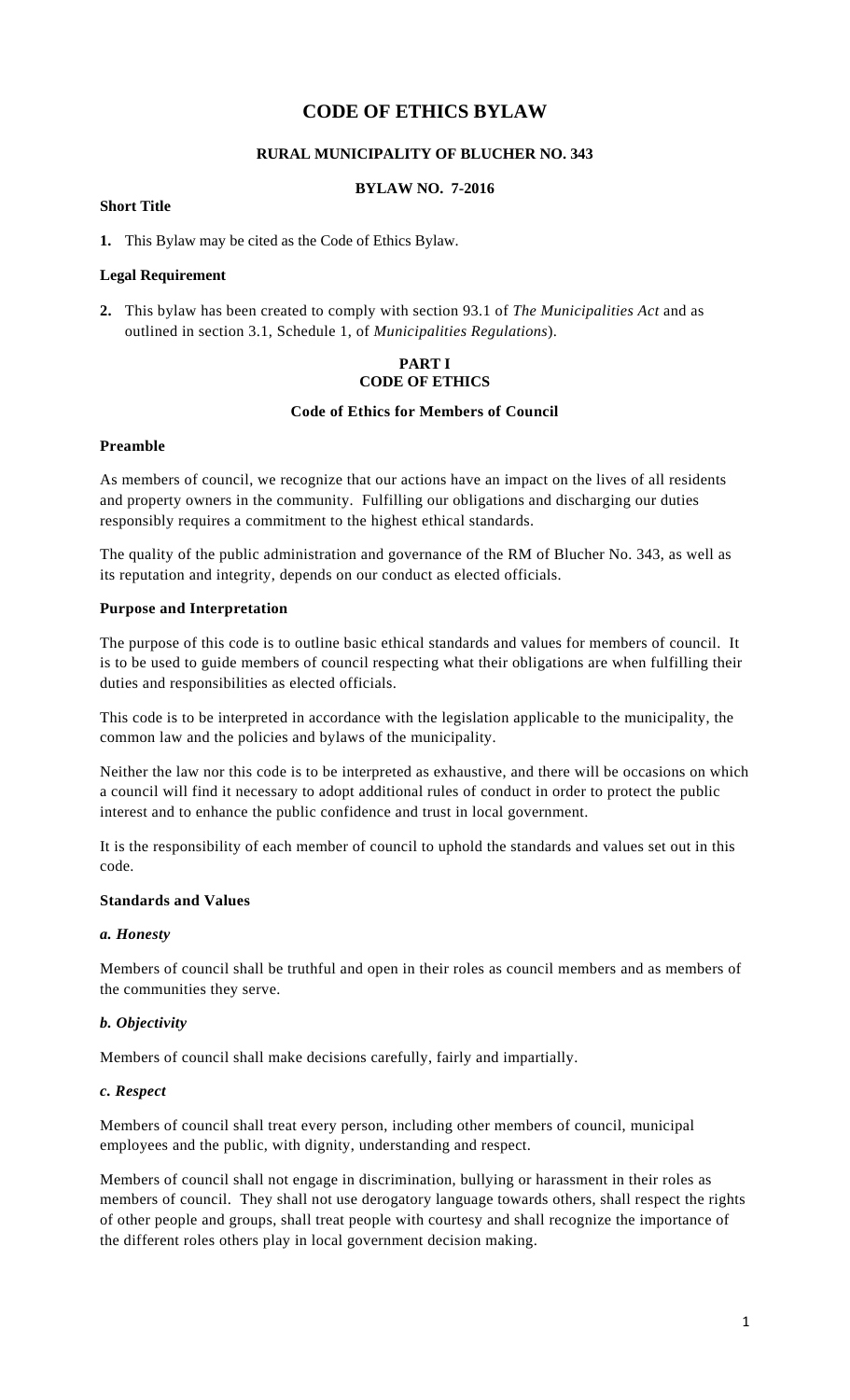### *d. Transparency and Accountability*

Members of council shall endeavour to conduct and convey council business and all their duties in an open and transparent manner, other than those discussions that are authorized to be dealt with in a confidential manner in closed session, so that stakeholders can view the process and rationale used to reach decisions and the reasons for taking certain actions.

Members of council are responsible for the decisions that they make. This responsibility includes acts of commission and acts of omission.

### *e. Confidentiality*

Members of council shall refrain from disclosing or releasing any confidential information acquired by virtue of their office except when required by law or authorized by council to do so. Members shall not take advantage of or obtain private benefit from information that is obtained in the course of or as a result of their official duties or position and that is not in the public domain. This includes complying with *The Local Authority Freedom of Information and Protection of Privacy Act*  in their capacity as members of council of a local authority.

### *f. Leadership and the Public Interest*

Members of council shall serve their constituents in a conscientious and diligent manner and act in the best interests of the municipality. A member shall strive, by focussing on issues important to the community and demonstrating leadership, to build and inspire the public's trust and confidence in local government.

Members of council are expected to perform their duties in a manner that will bear close public scrutiny and shall not provide the potential or opportunity for personal benefit, wrongdoing or unethical conduct.

### *g. Responsibility*

Members of council shall act responsibly and in accordance with the Acts of the Parliament of Canada and the Legislature of Saskatchewan, including *The Municipalities Act*.

This duty includes disclosing actual or potential conflicts of interest, either financial or otherwise relating to their responsibilities as members of council, following policies and procedures of the municipality, and exercising all conferred powers strictly for the purpose for which the powers have been conferred. Every member of council is individually responsible for preventing potential and actual conflicts of interest.

#### **PART II CONTRAVENTION OF THE CODE OF ETHICS**

### **Complaint Procedure**

- **3.** As required by clause 93.1(5)(c) of *The Municipalities Act*, the following section details the procedure for handling contraventions of the code of ethics.
	- (a) To report an alleged contravention of the code of ethics, an individual may submit the form found in Schedule A, by sending the form directly to the Administrator, by mail, e-mail, fax or courier. The complaint will then be presented to council at the next regular meeting of council in an *in camera* session.
	- (b) Upon receipt of a complaint, Council shall discuss the complaint and take all necessary steps to ensure the complaint is valid.
	- (c) All discussions surrounding alleged and substantiated contraventions of this policy shall be conducted in an *in camera* session at a meeting of council.
	- (d) If the claim is found to be substantiated, Council may, by resolution, impose an appropriate penalty detailed in 5(a) to (f) based on the severity of the contravention of the code of ethics.
		- (i) Any action taken by Council should include a time frame to complete the expected remedial action.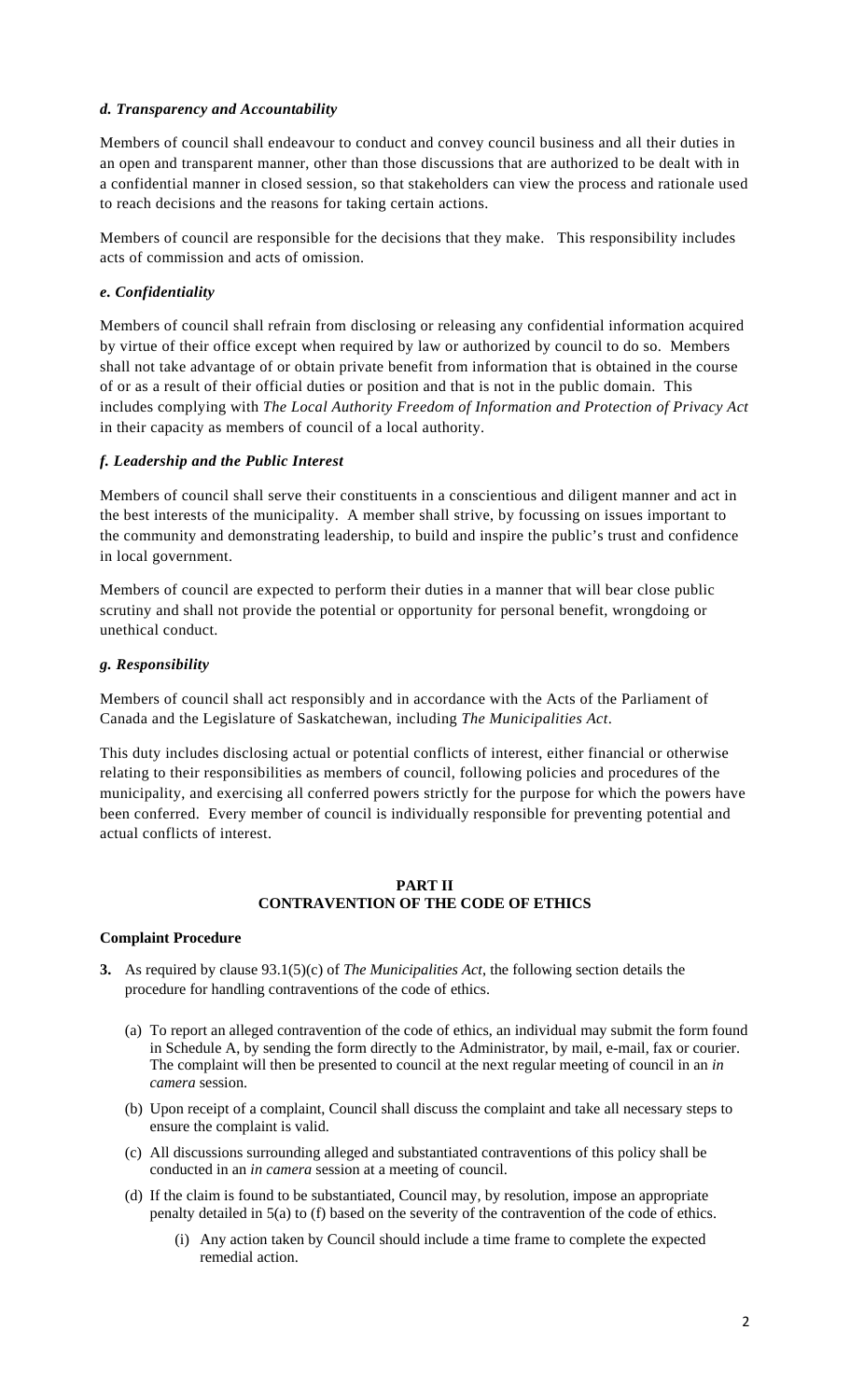- (e) Council shall inform the claimant, member of council, and any other relevant party of councils decision, which includes:
	- (i) Informing the claimant and member of council that the complaint is dismissed, or
	- (ii) Informing the complainant and member of council of the corrective action and/or the measures taken to ensure the behavior or activity does not continue.

#### **Contravention during a Council Meeting**

**4.** If council is of the opinion that a member has violated the code of ethics during a council meeting, council may require the member to remove themselves for the remainder of the council meeting. Council may apply additional penalties based on the severity of the contravention.

### **Remedial Action if Contravention Occurs**

- **5.** Should a Member of a Council breach any of the principles outlined in this code, the possible courses of action that are available to Council include but are not limited to:
	- (a) An apology, either written and/or verbal, by the Member of Council to the impacted individual(s), Council, and/or the general public.
	- (b) Educational training on ethical and respectful conduct.
	- (c) Repayment of moneys/gifts received.
	- (d) Removal of the Member from Council Committees and/or bodies.
	- (e) Dismissal of the Member from a position of Chairperson of a Committee.
	- (f) Reprimand.

### **PART VII COMING INTO FORCE**

**6.** This bylaw shall come into effect on the day of its final passing.

{Seal}

Reeve

Administrator

\_\_\_\_\_\_\_\_\_\_\_\_\_\_\_\_\_\_\_\_\_\_\_\_\_\_\_\_\_\_\_\_\_\_\_\_

\_\_\_\_\_\_\_\_\_\_\_\_\_\_\_\_\_\_\_\_\_\_\_\_\_\_\_\_\_\_\_\_\_\_\_\_

Read a third time and adopted this  $\_\_\_\$  day of  $\_\_\_\$